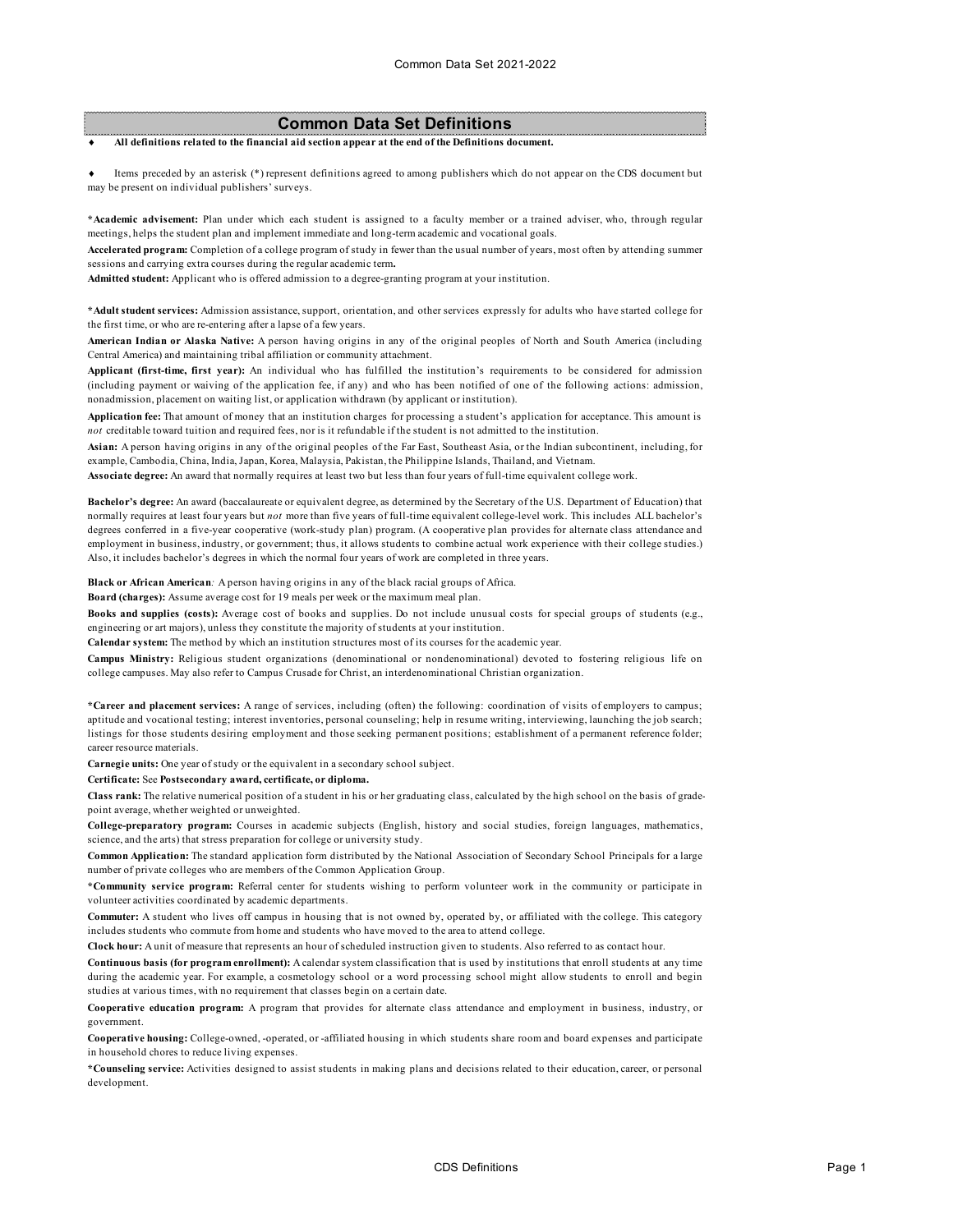**Credit:** Recognition of attendance or performance in an instructional activity (course or program) that can be applied by a recipient toward the requirements for a degree, diploma, certificate, or recognized postsecondary credential.

**Credit course:** A course that, if successfully completed, can be applied toward the number of courses required for achieving a degree, diploma, certificate, or other recognized postsecondary credential.

**Credit hour:** A unit of measure representing an hour (50 minutes) of instruction over a 15-week period in a semester or trimester system or a 10-week period in a quarter system. It is applied toward the total number of hours needed for completing the requirements of a degree, diploma, certificate, or recognized postsecondary credential.

**Cross-registration:** A system whereby students enrolled at one institution may take courses at another institution without having to apply to the second institution.

**Deferred admission:** The practice of permitting admitted students to postpone enrollment, usually for a period of one academic term or one year.

**Degree:** An award conferred by a college, university, or other postsecondary education institution as official recognition for the successful completion of a program of studies.

**Degree-seeking students:** Students enrolled in courses for credit who are recognized by the institution as seeking a degree or recognized postsecondary credential. At the undergraduate level, this is intended to include students enrolled in vocational or occupational programs.

**Differs by program (calendar system):** A calendar system classification that is used by institutions that have occupational/vocational programs of varying length. These schools may enroll students at specific times depending on the program desired. For example, a school might offer a two-month program in January, March, May, September, and November; and a three-month program in January, April, and October.

**Diploma:** See **Postsecondary award, certificate, or diploma.**

**Distance learning:** An option for earning course credit at off-campus locations via cable television, internet, satellite classes, videotapes, correspondence courses, or other means.

**Doctor's degree-research/scholarship**: A Ph.D. or other doctor's degree that requires advanced work beyond the master's level, including the preparation and defense of a dissertation based on original research, or the planning and execution of an original project demonstrating substantial artistic or scholarly achievement. Some examples of this type of degree may include Ed.D., D.M.A., D.B.A., D.Sc., D.A., or D.M, and others, as designated by the awarding institution.

**Doctor's degree-professional practice**: A doctor's degree that is conferred upon completion of a program providing the knowledge and skills for the recognition, credential, or license required for professional practice. The degree is awarded after a period of study such that the total time to the degree, including both pre-professional and professional preparation, equals at least six full-time equivalent academic years. Some of these degrees were formerly classified as "first-professional" and may include: Chiropractic (D.C. or D.C.M.); Dentistry (D.D.S. or D.M.D.); Law (L.L.B. or J.D.); Medicine (M.D.); Optometry (O.D.); Osteopathic Medicine (D.O); Pharmacy (Pharm.D.); Podiatry (D.P.M., Pod.D., D.P.); or, Veterinary Medicine (D.V.M.), and others, as designated by the awarding institution.

**Doctor's degree-other**: A doctor's degree that does not meet the definition of a doctor's degree - research/scholarship or a doctor's degree professional practice.

**Double major:** Program in which students may complete two undergraduate programs of study simultaneously.

**Dual enrollment:** A program through which high school students may enroll in college courses while still enrolled in high school. Students are not required to apply for admission to the college in order to participate.

**Early action plan:** An admission plan that allows students to apply and be notified of an admission decision well in advance of the regular notification dates. If admitted, the candidate is not committed to enroll; the student may reply to the offer under the college's regular reply policy.

**Early admission:** A policy under which students who have not completed high school are admitted and enroll full time in college, usually after completion of their junior year.

**Early decision plan:** A plan that permits students to apply and be notified of an admission decision (and financial aid offer if applicable) well in advance of the regular notification date. Applicants agree to accept an offer of admission and, if admitted, to withdraw their applications from other colleges. There are three possible decisions for early decision applicants: admitted, denied, or not admitted but forwarded for consideration with the regular applicant pool, without prejudice.

**English as a Second Language (ESL):** A course of study designed specifically for students whose native language is not English.

**Exchange student program-domestic:** Any arrangement between a student and a college that permits study for a semester or more at another college **in the United States** without extending the amount of time required for a degree. **See also Study abroad**.

**External degree program:** A program of study in which students earn credits toward a degree through independent study, college courses, proficiency examinations, and personal experience. External degree programs require minimal or no classroom attendance.

**Extracurricular activities (as admission factor):** Special consideration in the admissions process given for participation in both school and nonschool-related activities of interest to the college, such as clubs, hobbies, student government, athletics, performing arts, etc.

**First-time student:** A student attending any institution for the first time at the level enrolled. Includes students enrolled in the fall term who attended a postsecondary institution for the first time at the same level in the prior summer term. Also includes students who entered with advanced standing (college credit earned before graduation from high school).

**First-time, first-year (freshman) student:** A student attending any institution for the first time at the undergraduate level. Includes students enrolled in the fall term who attended college for the first time in the prior summer term. Also includes students who entered with advanced standing (college credits earned before graduation from high school).

**First-year student:** A student who has completed less than the equivalent of 1 full year of undergraduate work; that is, less than 30 semester hours (in a 120-hour degree program) or less than 900 clock hours.

**Freshman:** A first-year undergraduate student.

**\*Freshman/new student orientation:** Orientation addressing the academic, social, emotional, and intellectual issues involved in beginning college. May be a few hours or a few days in length; at some colleges, there is a fee.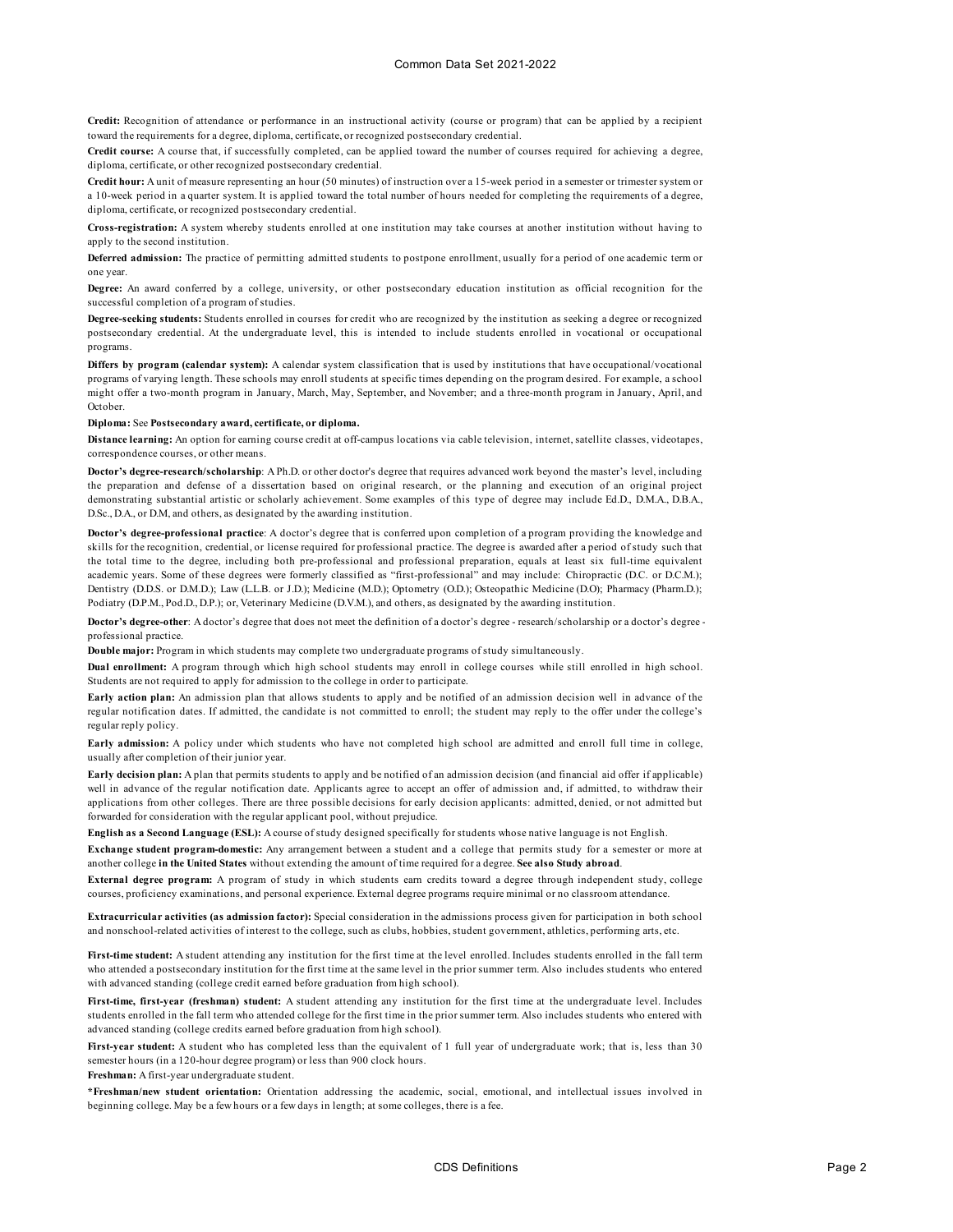**Full-time student (undergraduate):** A student enrolled for 12 or more semester credits, 12 or more quarter credits, or 24 or more clock hours a week each term.

**Geographical residence (as admission factor):** Special consideration in the admission process given to students from a particular region, state, or country of residence.

**Grade-point average (academic high school GPA):** The sum of grade points a student has earned in secondary school divided by the number of courses taken. The most common system of assigning numbers to grades counts four points for an A, three points for a B, two points for a C, one point for a D, and no points for an E or F. Unweighted GPA's assign the same weight to each course. Weighting gives students additional points for their grades in advanced or honors courses.

**Graduate student:** A student who holds a bachelor's or equivalent, and is taking courses at the post-baccalaureate level.

**\*Health services:** Free or low cost on-campus primary and preventive health care available to students.

**High school diploma or recognized equivalent:** A document certifying the successful completion of a prescribed secondary school program of studies, or the attainment of satisfactory scores on the Tests of General Educational Development (GED), or another statespecified examination.

**Hispanic or Latino:** A person of Mexican, Puerto Rican, Cuban, South or Central American, or other Spanish culture or origin, regardless of race.

**Honors program:** Any special program for very able students offering the opportunity for educational enrichment, independent study, acceleration, or some combination of these.

**Independent study:** Academic work chosen or designed by the student with the approval of the department concerned, under an instructor's supervision, and usually undertaken outside of the regular classroom structure.

**In-state tuition:** The tuition charged by institutions to those students who meet the state's or institution's residency requirements. **International student:** See **Nonresident alien.**

**International student group:** Student groups that facilitate cultural dialogue, support a diverse campus, assist international students in acclimation and creating a social network.

**Internship:** Any short-term, supervised work experience usually related to a student's major field, for which the student earns academic credit. The work can be full- or part-time, on- or off-campus, paid or unpaid.

**\*Learning center:** Center offering assistance through tutors, workshops, computer programs, or audiovisual equipment in reading, writing, math, and skills such as taking notes, managing time, taking tests.

**\*Legal services:** Free or low cost legal advice for a range of issues (personal and other).

**Liberal arts/career combination:** Program in which a student earns undergraduate degrees in two separate fields, one in a liberal arts major and the other in a professional or specialized major, whether on campus or through cross‑registration.

**Master's degree**: An award that requires the successful completion of a program of study of generally one or two full-time equivalent academic years of work beyond the bachelor's degree. Some of these degrees, such as those in Theology (M.Div., M.H.L./Rav) that were formerly classified as "first-professional", may require more than two full-time equivalent academic years of work.

**Minority affiliation (as admission factor):** Special consideration in the admission process for members of designated racial/ethnic minority groups.

**\*Minority student center:** Center with programs, activities, and/or services intended to enhance the college experience of students of color.

**Model United Nations:** A simulation activity focusing on conflict resolution, globalization, and diplomacy. Assuming roles as foreign ambassadors and "delegates," students conduct research, engage in debate, draft resolutions, and may participate in a national Model UN conference.

**Native Hawaiian or Other Pacific Islander:** A person having origins in any of the original peoples of Hawaii, Guam, Samoa, or other Pacific Islands.

**Nonresident alien:** A person who is not a citizen or national of the United States and who is in this country on a visa or temporary basis and does not have the right to remain indefinitely.

**\*On-campus day care:** Licensed day care for students' children (usually age 3 and up); usually for a fee.

**Open admission:** Admission policy under which virtually all secondary school graduates or students with GED equivalency diplomas are admitted without regard to academic record, test scores, or other qualifications.

**Other expenses (costs):** Include average costs for clothing, laundry, entertainment, medical (if not a required fee), and furnishings.

**Out-of-state tuition:** The tuition charged by institutions to those students who do not meet the institution's or state's residency requirements.

**Part-time student (undergraduate):** A student enrolled for fewer than 12 credits per semester or quarter, or fewer than 24 clock hours a week each term.

**\*Personal counseling**: One-on-one or group counseling with trained professionals for students who want to explore personal, educational, or vocational issues.

**Post-baccalaureate certificate:** An award that requires completion of an organized program of study requiring 18 credit hours beyond the bachelor's; designed for persons who have completed a baccalaureate degree but do not meet the requirements of academic degrees carrying the title of master.

**Post-master's certificate:** An award that requires completion of an organized program of study of 24 credit hours beyond the master's degree but does not meet the requirements of academic degrees at the doctoral level.

**Postsecondary award, certificate, or diploma:** Includes the following three IPEDS definitions for postsecondary awards, certificates, and diplomas of varying durations and credit/contact/clock hour requirements: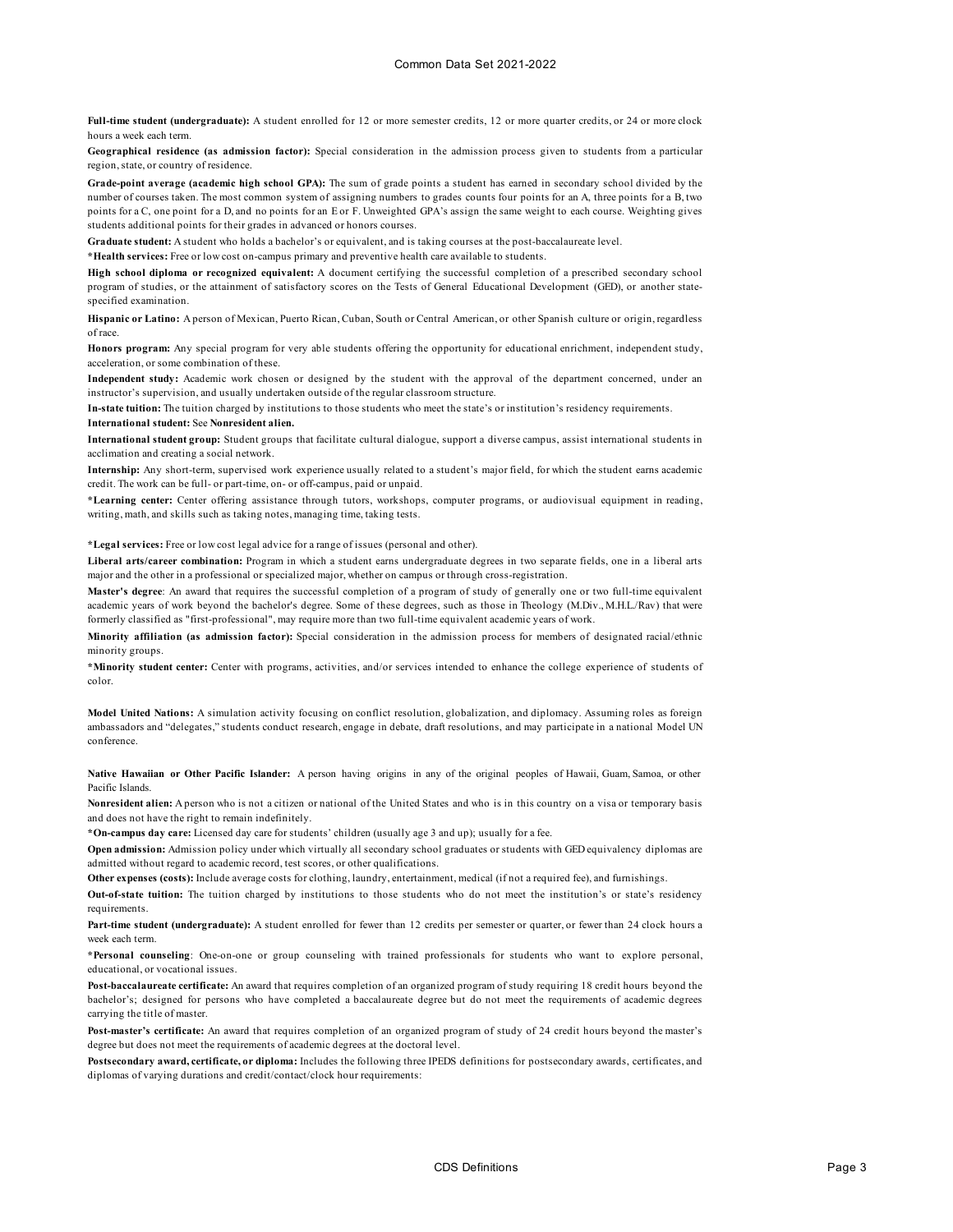*Less Than 1 Academic Year:* Requires completion of an organized program of study at the postsecondary level (below the baccalaureate degree) in less than 1 academic year (2 semesters or 3 quarters) or in less than 900 clock hours by a student enrolled full-time.

*At Least 1 But Less Than 2 Academic Years:* Requires completion of an organized program of study at the postsecondary level (below the baccalaureate degree) in at least 1 but less than 2 full-time equivalent academic years, or designed for completion in at least 30 but less than 60 credit hours, or in at least 900 but less than 1,800 clock hours.

*At Least 2 But Less Than 4 Academic Years:* Requires completion of an organized program of study at the postsecondary level (below the baccalaureate degree) in at least 2 but less than 4 full-time equivalent academic years, or designed for completion in at least 60 but less than 120 credit hours, or in at least 1,800 but less than 3,600 clock hours.

**Private institution:** An educational institution controlled by a private individual(s) or by a nongovernmental agency, usually supported primarily by other than public funds, and operated by other than publicly elected or appointed officials.

**Private for-profit institution:** A private institution in which the individual(s) or agency in control receives compensation, other than wages, rent, or other expenses for the assumption of risk.

**Private nonprofit institution:** A private institution in which the individual(s) or agency in control receives no compensation, other than wages, rent, or other expenses for the assumption of risk. These include both independent nonprofit schools and those affiliated with a religious organization.

## **Proprietary institution:** See **Private for-profit institution.**

**Public institution:** An educational institution whose programs and activities are operated by publicly elected or appointed school officials, and which is supported primarily by public funds.

**Quarter calendar system:** A calendar system in which the academic year consists of three sessions called quarters of about 12 weeks each. The range may be from 10 to 15 weeks. There may be an additional quarter in the summer.

**Race/ethnicity:** Category used to describe groups to which individuals belong, identify with, or belong in the eyes of the community. The categories do not denote scientific definitions of anthropological origins. A person may be counted in only one group.

**Race/ethnicity unknown:** Category used to classify students or employees whose race/ethnicity is not known and whom institutions are unable to place in one of the specified racial/ethnic categories.

**Recognized Postsecondary Credential:** Includes both Title IV eligible degrees, certificates, and other recognized postsecondary credentials. Any credential that is received after completion of a program that is eligible for Title IV federal student aid. Credentials that are awarded to recognize an individual's attainment of measurable technical or industry/occupational skills necessary to obtain employment or advance within an industry occupation. (Generally based on standards developed or endorsed by employers or industry associations).

**Religious affiliation/commitment (as admission factor):** Special consideration given in the admission process for affiliation with a certain church or faith/religion, commitment to a religious vocation, or observance of certain religious tenets/lifestyle.

**\*Religious counseling:** One-on-one or group counseling with trained professionals for students who want to explore religious problems or issues.

**\*Remedial services:** Instructional courses designed for students deficient in the general competencies necessary for a regular postsecondary curriculum and educational setting.

**Required fees:** Fixed sum charged to students for items not covered by tuition and required of such a large proportion of all students that the student who does NOT pay is the exception. Do not include application fees or optional fees such as lab fees or parking fees.

**Resident alien or other eligible non-citizen:** A person who is not a citizen or national of the United States and who has been admitted as a legal immigrant for the purpose of obtaining permanent resident alien status (and who holds either an alien registration card [Form I-551 or I-151], a Temporary Resident Card [Form I-688], or an Arrival-Departure Record [Form I-94] with a notation that conveys legal immigrant status, such as Section 207 Refugee, Section 208 Asylee, Conditional Entrant Parolee or Cuban-Haitian).

**Room and board (charges)—on campus:** Assume double occupancy in institutional housing and 19 meals per week (or maximum meal plan).

**Secondary school record (as admission factor):** Information maintained by the secondary school that may include such things as the student's high school transcript, class rank, GPA, and teacher and counselor recommendations.

**Semester calendar system:** A calendar system that consists of two semesters during the academic year with about 16 weeks for each semester of instruction. There may be an additional summer session.

**Student-designed major:** A program of study based on individual interests, designed with the assistance of an adviser.

**Study abroad:** Any arrangement by which a student completes part of the college program studying in another country. Can be at a campus abroad or through a cooperative agreement with some other U.S. college or an institution of another country.

**\*Summer session:** A summer session is shorter than a regular semester and not considered part of the academic year. It is not the third term of an institution operating on a trimester system or the fourth term of an institution operating on a quarter calendar system. The institution may have 2 or more sessions occurring in the summer months. Some schools, such as vocational and beauty schools, have yearround classes with no separate summer session.

**Talent/ability (as admission factor):** Special consideration given to students with demonstrated talent/abilities in areas of interest to the institution (e.g., sports, the arts, languages, etc.).

**Teacher certification program:** Program designed to prepare students to meet the requirements for certification as teachers in elementary, middle/junior high, and secondary schools.

**Transfer applicant:** An individual who has fulfilled the institution's requirements to be considered for admission (including payment or waiving of the application fee, if any) and who has previously attended another college or university and earned college-level credit.

**Transfer student:** A student entering the institution for the first time but known to have previously attended a postsecondary institution at the same level (e.g., undergraduate). The student may transfer with or without credit.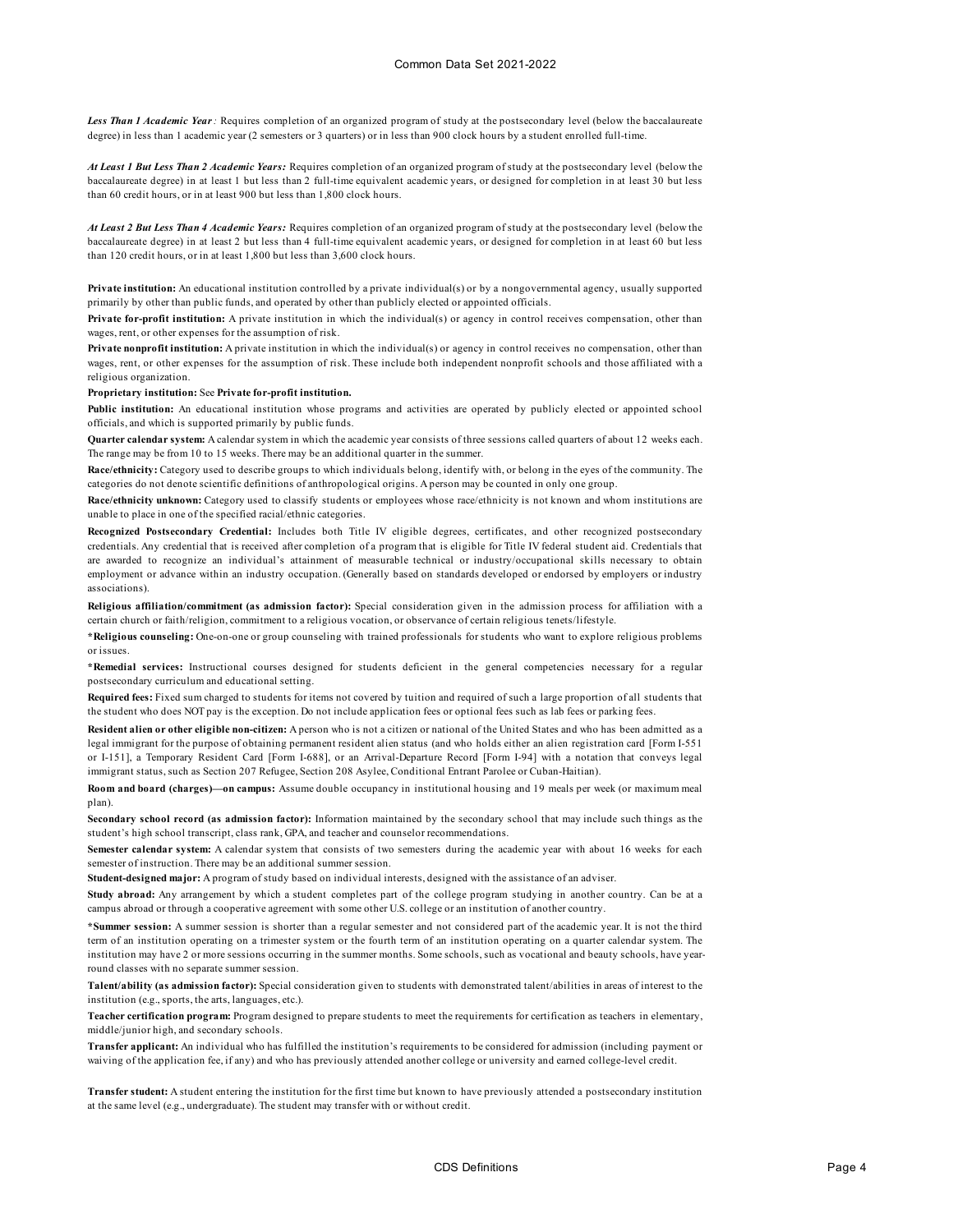**Transportation (costs):** Assume two round trips to student's hometown per year for students in institutional housing or daily travel to and from your institution for commuter students.

**Trimester calendar system:** An academic year consisting of 3 terms of about 15 weeks each.

**Tuition:** Amount of money charged to students for instructional services. Tuition may be charged per term, per course, or per credit.

**\*Tutoring:** May range from one-on-one tutoring in specific subjects to tutoring in an area such as math, reading, or writing. Most tutors are college students; at some colleges, they are specially trained and certified.

**Unit:** a standard of measurement representing hours of academic instruction (e.g., semester credit, quarter credit, clock hour).

**Undergraduate:** A student enrolled in a four- or five-year bachelor's degree program, an associate degree program, or a vocational or technical program below the baccalaureate.

**\*Veteran's counseling:** Helps veterans and their dependents obtain benefits for their selected program and provides certifications to the Veteran's Administration. May also provide personal counseling on the transition from the military to a civilian life.

**\*Visually impaired:** Any person whose sight loss is not correctable and is sufficiently severe as to adversely affect educational performance.

**Volunteer work (as admission factor):** Special consideration given to students for activity done on a volunteer basis (e.g., tutoring, hospital care, working with the elderly or disabled) as a service to the community or the public in general.

**Wait list:** List of students who meet the admission requirements but will only be offered a place in the class if space becomes available. **Weekend college:** A program that allows students to take a complete course of study and attend classes only on weekends.

**White:** A person having origins in any of the original peoples of Europe, the Middle East, or North Africa.

**\*Women's center:** Center with programs, academic activities, and/or services intended to promote an understanding of the evolving roles of women.

**Work experience (as admission factor):** Special consideration given to students who have been employed prior to application, whether for relevance to major, demonstration of employment-related skills, or as explanation of student's academic and extracurricular record.

# **Financial Aid Definitions**

**External scholarships and grants:** Scholarships and grants received from outside (private) sources that students bring with them (e.g., Kiwanis, National Merit scholarships). The institution may process paperwork to receive the dollars, but it has no role in determining the recipient or the dollar amount awarded.

**Financial aid applicant:** Any applicant who submits **any one of** the institutionally required financial aid applications/forms, such as the FAFSA.

**Indebtedness:** Aggregate dollar amount borrowed through any loan program (federal, state, subsidized, unsubsidized, private, etc.; excluding parent loans) while the student was enrolled at an institution. Student loans co-signed by a parent are assumed to be the responsibility of the student and **should** be included.

**Institutional scholarships and grants**: Endowed scholarships, annual gifts and tuition funded grants for which the institution determines the recipient.

**Financial need:** As determined by your institution using the federal methodology and/or your institution's own standards.

**Need-based aid:** College-funded or college-administered award from institutional, state, federal, or other sources for which a student must have financial need to qualify. This includes both institutional and non-institutional student aid (grants, jobs, and loans).

**Need-based scholarship or grant aid:** Scholarships and grants from institutional, state, federal, or other sources for which a student must have financial need to qualify.

**Need-based self-help aid:** Loans and jobs from institutional, state, federal, or other sources for which a student must demonstrate financial need to qualify.

**Non-need-based scholarship or grant aid:** Scholarships and grants, gifts, or merit-based aid from institutional, state, federal, or other sources (including unrestricted funds or gifts and endowment income) awarded solely on the basis of academic achievement, merit, or any other non-need-based reason. When reporting questions H1 and H2, non-need-based aid that is used to meet need should be counted as need-based aid.

### **Note: Suggested order of precedence for counting non-need money as need-based:**

- 1. Non-need institutional grants
- 2. Non-need tuition waivers
- 3. Non-need athletic awards
- 4. Non-need federal grants
- 5. Non-need state grants